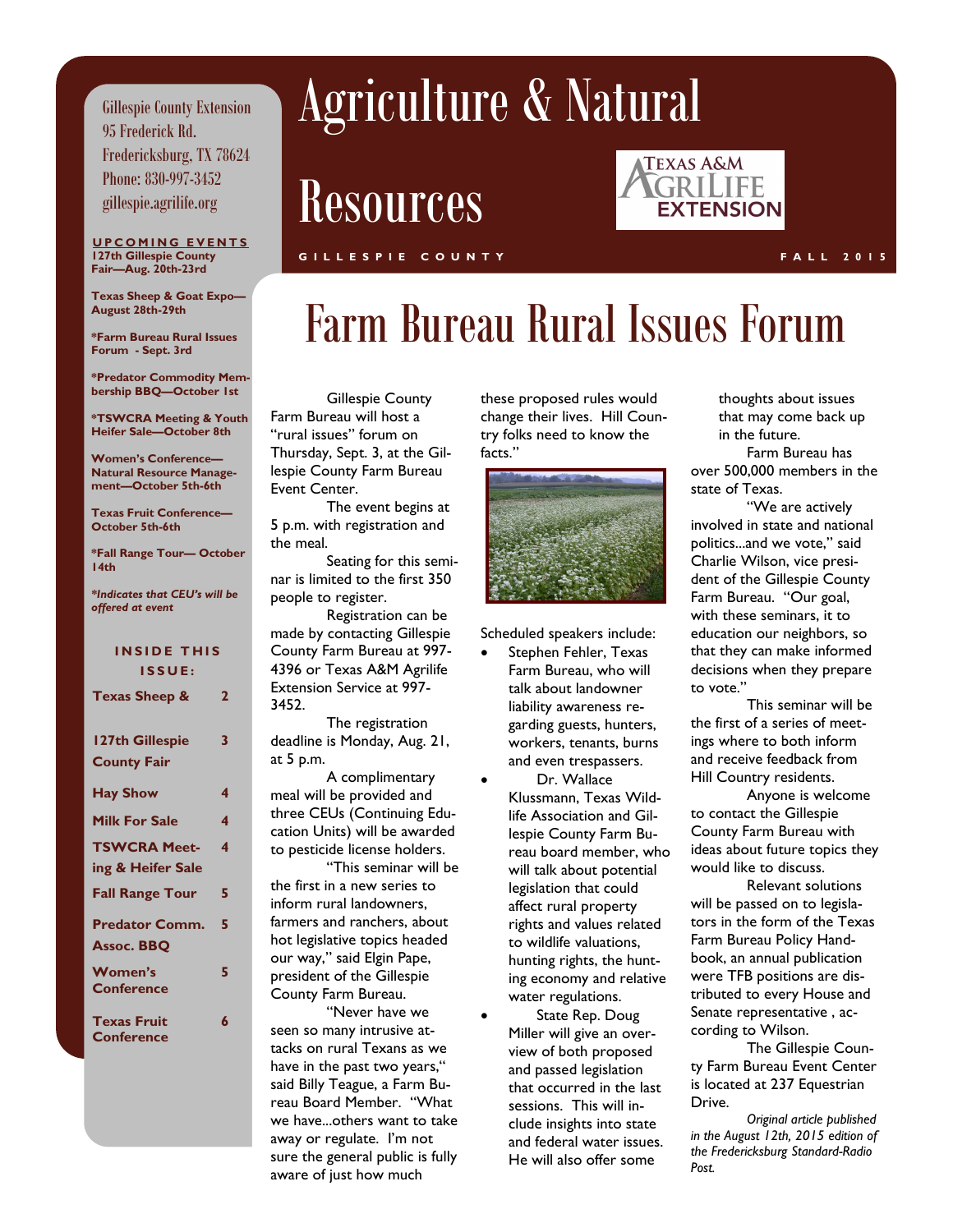**P A G E 2**



**Marvin Ensor, Texas A&M AgriLife Extension Service regional program leader in San Angelo says "The Texas sheep and goat industry is undergoing tremendous change," Ensor said. The industry is as diverse now as perhaps it's ever been, so we are offering these events that will specifically target this diversity."**

A diverse and changing sheep and goat industry will highlight two back-toback educational opportunities in San Angelo on Aug. 28-29.

According to Marvin Ensor, Texas A&M AgriLife Extension Service regional program leader

in San Angelo, " the first of the two is the 42nd Annual Sheep and Goat Field Day conducted by and on the grounds of the Texas A&M AgriLife Research and Extension Center located just north of San Angelo. That event starts with registration at 8 a.m. followed by the program from 9 a.m.-1 p.m. Aug. 28.

The second event is the first ever Texas Sheep and Goat Expo set from 8:30a.m. to 2:00p.m., also on Aug. 28, and again on Aug. 29 from 7 a.m.-4 p.m. at the San Angelo Fairgrounds.

"The Texas sheep and goat industry is undergoing tremendous change," Ensor said. "And the AgriLife agencies, AgriLife Extension and Texas A&M AgriLife Re-



search, are staying abreast of those changes. The industry is as diverse now as perhaps it's ever been, so we are offering these events that will specifically target this diversity.

"As an example, our traditional wool sheep, by far the most predominant variety in the West for generations, are making way for

an ever increasing hair sheep population. And while both are sheep, there are significant differences in the management and marketing of wool sheep, a dualpurpose animal, and hair sheep kept solely as meat producers. The expo curriculum will recognize and address the specific needs and interests of these two sheep types and the other major segments of the industry– club lamb, and meat goat production, while recognizing and providing support in the common areas that impact all aspects of the sheep and goat industry."

Texas Sheep & Goat Expo

The annual Sheep and Goat Field Day is a long-standing tradition of the AgriLife center dating back to the 1970s. The field day is generally scheduled the first Thursday of each September, but Ensor said both events complement one another so well that planners opted to move the field day to coincide with the expo as a convenience to participants. The expo is to be a premier state-level event with emphasis on demonstrations and hands-on activities that will follow the center's Aug. 28 field day. Activities on Aug. 29 will start early at the San Angelo Fairgrounds with a chuck wagon breakfast followed by concurrent sessions featuring the various management and marketing techniques specific to wool breeds, hair sheep, club lamb production and meat goats.

Commercial businesses will exhibit new

equipment, products and services at both events. "Both these programs will be packed with information," Ensor said. "We'd like folks to first attend the center's field day that touts work being conducted there, including the extensive flock guard dog work being done, work on using juniper in deer feed to limit the problem of feral hogs eating much of it, insight into factors affecting lamb prices, the latest in prescribed fire management and some very interesting wool garment work. After a sponsored lunch at the center, activities will move to the San Angelo Fairgrounds for the start of the expo.

"It will be a full two days, and participants can take part in any or all of both events. We do hope they will take advantage of both programs though, as we have never offered such an opportunity before." Ensor said expo presenters will include AgriLife personnel, Texas A&M University faculty, veterinarians, Texas Veterinary Medical Diagnostic Laboratory staff, agribusinesses and area ranchers.

The concurrent expo sessions will include: – Wool Sheep Session: rancher panels on effective coyote, bobcat, feral hog control; lambing rate expectations and current goals, and how to increase the number of lambs marketed.

*(continues on next page)*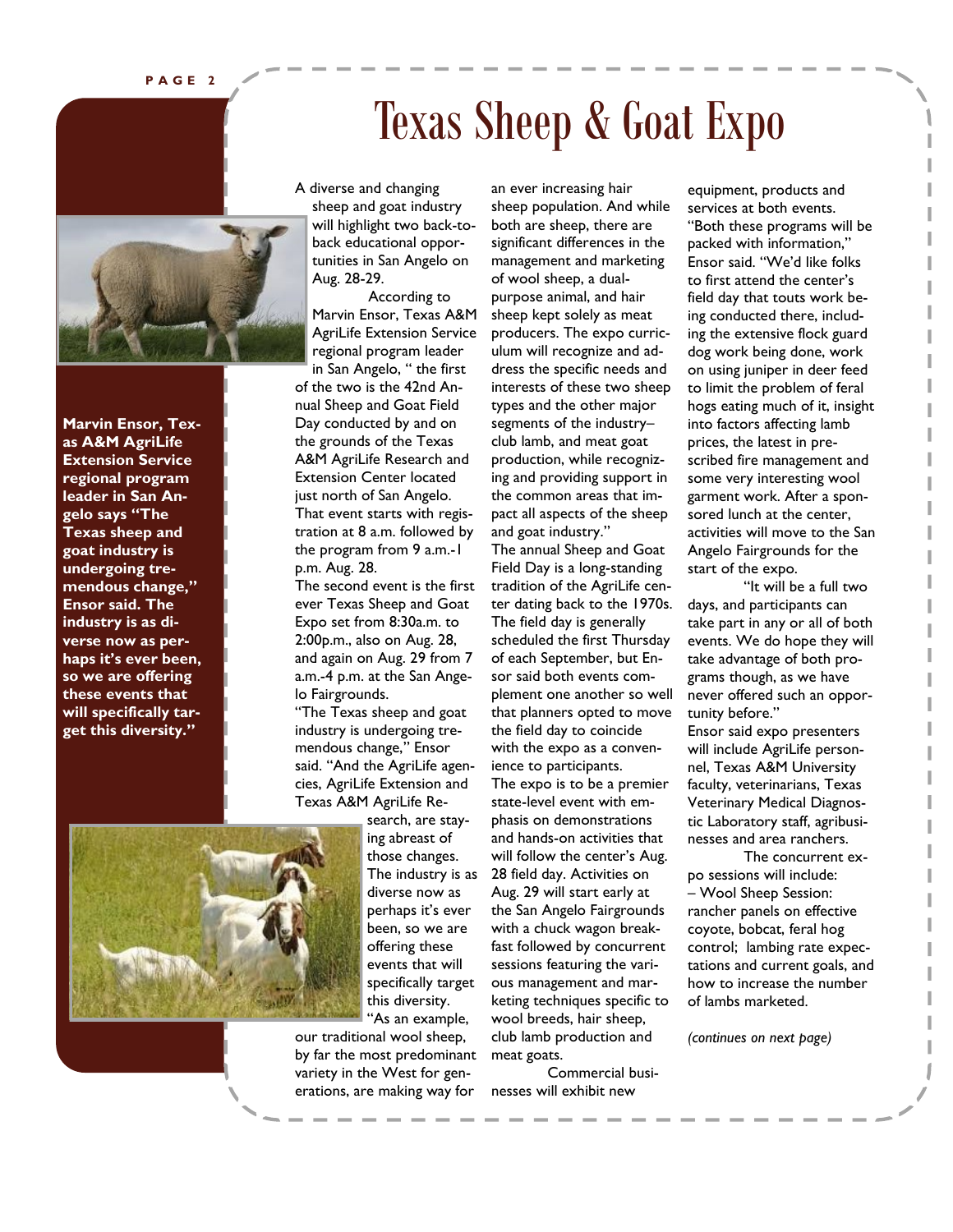(continued from page 2) – Hair Sheep Session: hair sheep breeds overview; recommended best management practices-rancher panel; tips on selecting breeding stock with a cull-keep demonstration; marketing opportunities for hair sheep; and cause, prevention and treatment of pneumonia. – Club Lamb Session: ram breeding soundness and semen collection; testing for reproductive and other diseases; breed classification standards; the facts about coccidiosis and other internal parasites; and keys to a successful embryo transfer program.

– Meat Goat Session: use of

embryo transfer technology to improve genetics-producer panel; testing for reproductive and other diseases; pregnancy testing using ultrasound and Pregnancy-Specific Protein B technology; coccidiosis and other parasites; and cause, prevention and treatment of pneumonia.



The AgriLife Center sheep and goat field day is free including the lunch there. Individual preregistration for the expo received by Aug. 26 is \$20 and \$30 thereafter. Register online at http://agrilife.org/ westresults/registration/ or call Myra Marsh at the center at 325-653-4576, ext. 237. For more specific information regarding either activity and their accompanying trade shows, contact Ensor at 325- 653-4576, e-ensor@tamu.edu *Writer: Steve Byrns, 325-653- 4576, [s-byrns@tamu.edu](mailto:s-byrns@tamu.edu) Contact: Marvin Ensor, 325-653- 4576, [m-ensor@tamu.edu](mailto:m-ensor@tamu.edu)*

# **127th Gillespie County Fair**

The 127th Gillespie County Fair will be taking place August 20th—23rd at the Gillespie County Fairgrounds. Ag products, veggies, wool and mohair, home products, arts and crafts can be entered from 1:00pm-6:00pm on Thursday, August 20th. 9:00am. The results of County

Hay Show will be displayed in the exhibit hall at the fairgrounds.

Agricultural and home product exhibits will be on display throughout the fair in the Exhibit Hall.

The Hill Country Antique Tractor and Engine Club will be offering demonstrations and displays during the fair.

Livestock shows will take place in the Show Barn on Friday and Saturday. Breeding sheep and cattle shows will both be held on Friday, August 21st starting around 3:00pm and will also show on Saturday morning from 9:00am-1:00pm. The Swine Futurity show is on Saturday, August 22nd at 9:00am. For more information, visit [http://](http://gillespiefair.com) [gillespiefair.com](http://gillespiefair.com)

Or check this year's Fair Catalog. Tickets can be purchase at the gate or ahead of time online by visiting [http://](http://gillespiefair.com) [gillespiefair.com.](http://gillespiefair.com) 

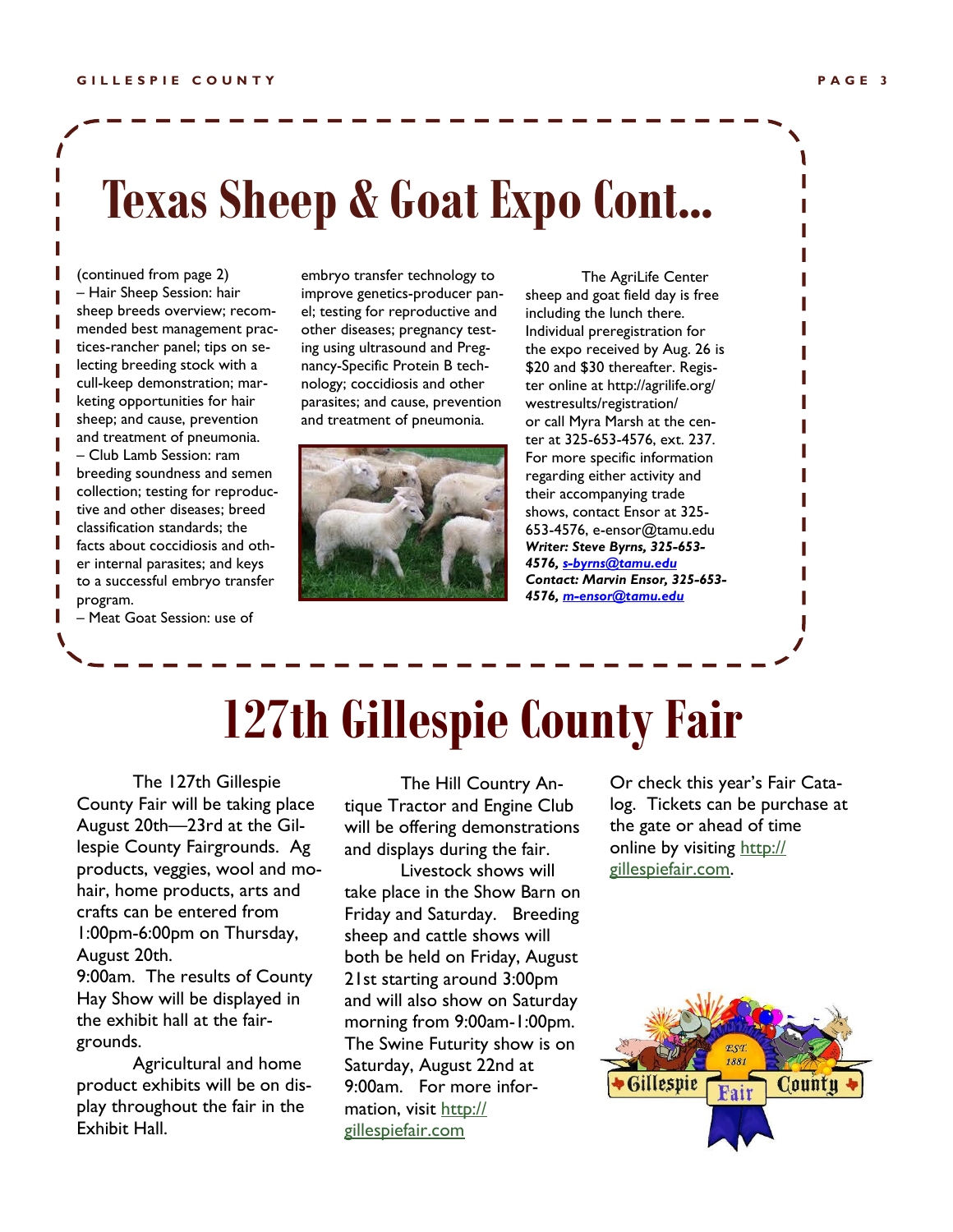**P A G E 4**

# 2015 Gillespie County Hay Show



All persons who entered hay samples into the 2015 Gillespie County Hay Show are asked to pick their entries up at Beyer Fertilizer & Feed by September 18th.

The purpose of the Gillespie County Hay Show is to provide educational information on forage quality for producers and buyers.

A total of 56 entries were submitted this year with 22 Annual Grass Entries and 34 Perennial Grass entries.

The Grand Champion Annual Grass winner was Daniel Crenwelge with his oat entry and the Reserve Grand Champion Annual Grass

winner was Richard Roeder with his oat entry.

The Grand Champion Perennial winner was Marilyn Nebgen with her Tifton entry and the Reserve Grand Champion winner was Cherry Bud Farm with their Coastal entry.

Congratulations to our winners this



## Milk From Jersey Cow For Sale

Will and Suzanne Coale, two Gillespie County 4-H members have Jersey cow milk available for sale. The Coale family has two Jersey cows who recently calved, and they will have

extra milk available for sale.

Anyone who raises pigs might want to use the milk as a supplement to help fatten their animals might be interested. The price is \$8.00

per gallon. If interested, please contact Will and Suzanne at 830-456- 8050.





## TSWCRA Meeting & Youth Heifer Sale

 A Texas Cattle Raisers Roundup and Youth Replacement Heifer Sale is scheduled for October 8th.

Dr. Rick Machen, a TAMU Livestock Specialist in Uvalde will give a Presentation and a one hour CEU credit will be given starting at 1:15pm in the show barn at the Gillespie County Fairgrounds.

A preview of heifers will last from 2:15pm to 3:00pm. The Heifer Sale will start at 3:00pm with approximately 50

bred heifers offered for sale by area youth.

The TSCRA Roundup will follow the youth sale at 5:30pm in the Exhibition Hall at the Gillespie County Fairgrounds. This TSCRA Ranch Gathering is open to all livestock producers/landowners and families who are interested in preserving our ranching way of life.

If you are planning to attend, please RSVP by October 1st to 1-800-242-7820 X 192. Door prizes, vendors, and special guests will be on hand.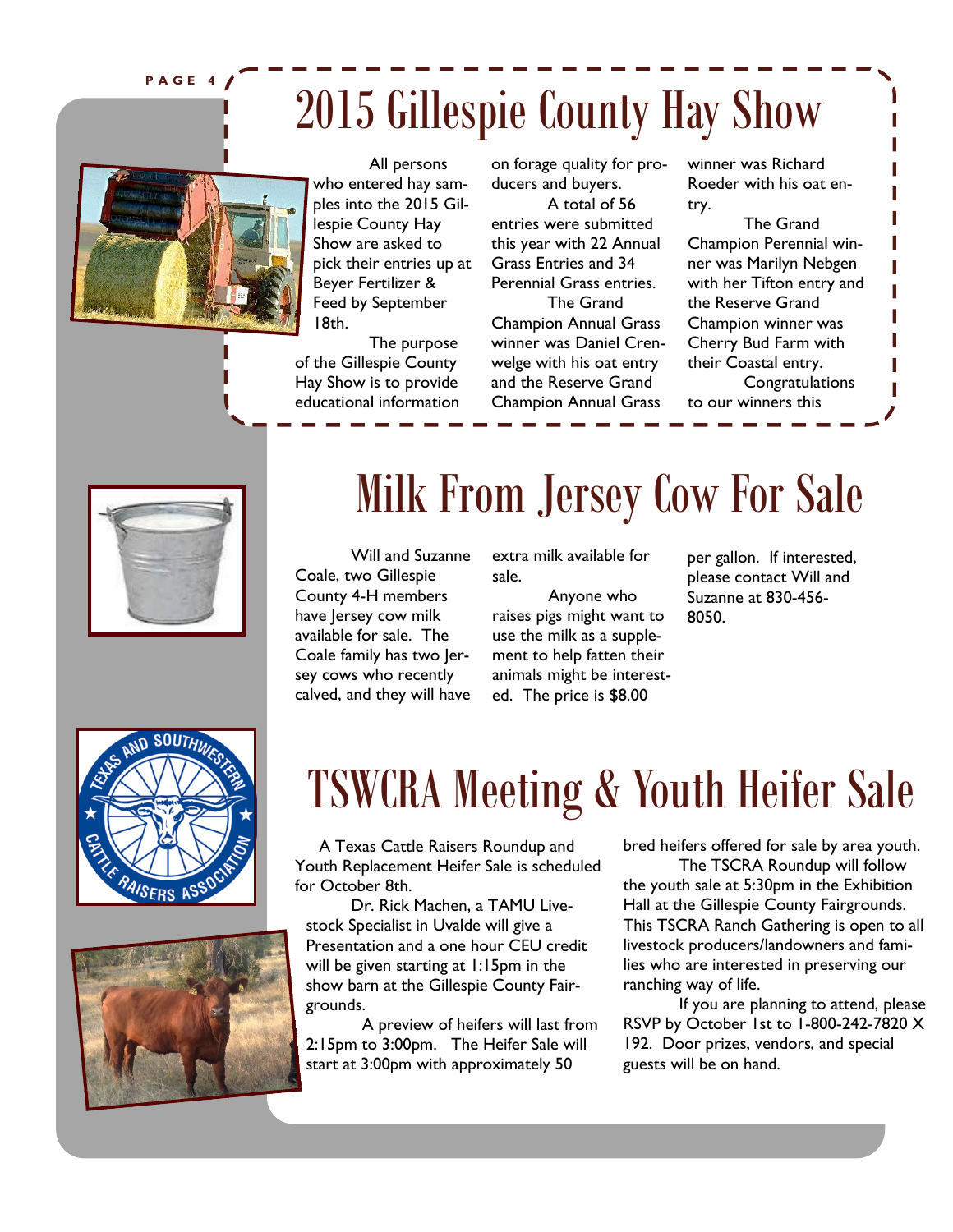### **Fall Range Tour**

The Fall Range Tour will be held on Wednesday, October 14<sup>th</sup> at the Gillespie County Fairgrounds. The event will begin at 5:30pm. Please note that this event is typically held on a Thursday, but it will be held on a Wednesday this year.

Dr. Todd Sink, Aquaculture & Fisheries Extension Specialist – Texas A&M AgriLife Extension Service, will do aquatic plant/weed

identification along with effective control measures.

He will also talk about different stocking strategies to enhance the production and enjoyment of our ponds and tanks. This information might be particularly useful this year as many of our stock ponds have regained some water.

Registration information will be release in the future in the Fredericksburg

Standard Radio Post.

Two Continuing Education Units will be offered. One General and One Integrated Pest Management (IPM).



#### **Predator Commodity Board Membership BBQ**

The Predator Commodity Board Membership BBQ is scheduled for October 1st at 4:00pm at Fairgrounds Beirgarten.

The event will start with demonstrations by local county trappers and membership dues will be collected as well. At 6:30pm a pork BBQ meal will be

served and meal fees will be collected by donation followed by a presentation by the state director of animal damage control on different predator management strategies. He will also give a short update on Chronic Wasting Disease in whitetail deer. We will conclude with updates on the Feral hog

bounty program, predator bounty program and predator contest, Two hours of CEU credits will be given. It is a good time for local landowners to meet, greet and talk about controlling feral hogs and predators. It is open to anyone interested in predator and property management.

*Membersh ip dues will be collected at the BBQ. Meal cost is by donation.* 

### **Women's Conference—Natural Resource Management**

On October 5-6th at the Inn on Barons Creek Conference Center in Fredericksburg, the "Women—Taking the Reins in Natural Resource Management" will be taking place.

This exclusive, 2-day conference is geared toward women who have become landowners or land managers in the beautiful Edwards Plateau.

Topics such as: Financial Literacy For Women, Estate Planning, 1-D-1

Open Space Land Tax Valuation, Brush Management, History of the Edwards Plateau, Understanding Land Stewardship, Income Diversification, Plant ID, Using Prescribed Fire as a Management Tool, Wildlife Management, Panel Discussion with Successful Women Ranchers, and a Field Tour of Tradition and Non-traditional Enterprises.

Conference attendees receive all meals, break refreshment items, and field tour transportation with conference fee. Come and join us as we discover the history and resources management of a very special region of Texas—the Edwards Plateau!

The cost of the conference is \$75. Registration can be completed online by going to [http://](http://bennetttrust.tamu.edu/events/) [bennetttrust.tamu.edu/events/.](http://bennetttrust.tamu.edu/events/) Call 979-845-4826 with questions.